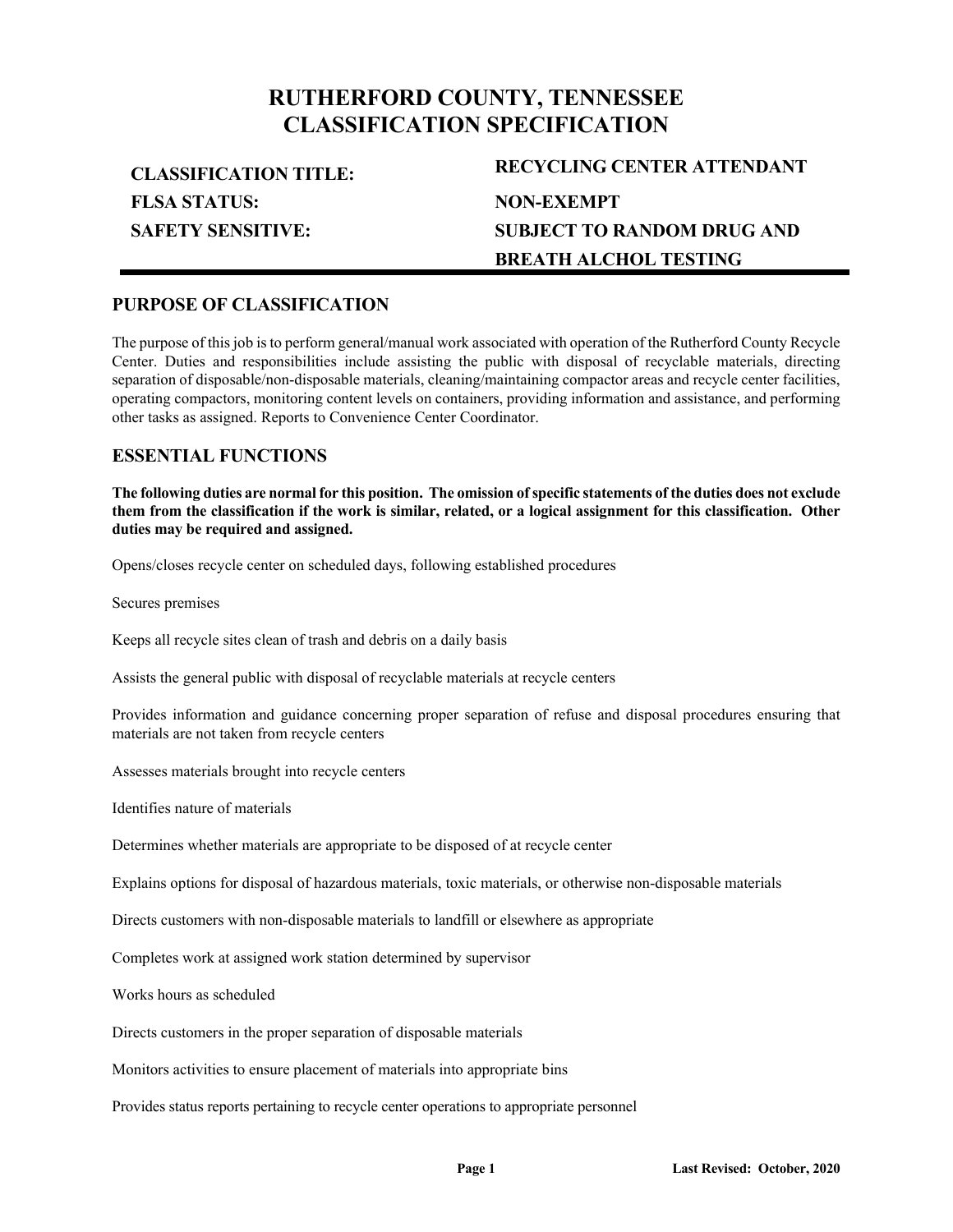### **Rutherford County, Tennessee • Recycling Center Attendant**

Reports compactor gauge readings, damages, problems, or other matters to supervisor

Contacts office or driver on call (Saturday and Sunday only) for pickup of full bins

Reports unauthorized dumping, accidents, damages, fires, or other problems to supervisor or other officials as appropriate

Operates a compactor to compact cardboard

Monitors operations and condition of compactor to measure level of contents, prevent overflowing of materials, and identify potential mechanical problems

Operates/maintains fire extinguisher to extinguish small fires as needed

Cleans/maintains areas around recycle bins and compactors

Cleans/maintains recycle center building and related facilities

Performs various manual tasks associated with recycle center operations and maintenance, which may include picking up debris/litter, sweeping/raking ground surfaces, cutting grass, applying salt to road surfaces, and lifting bins

Monitors equipment operations to maintain efficiency and safety

Reports faulty equipment

Directs traffic within recycle center as needed

Follows safety procedures, utilizes safety equipment, and monitors work environment to ensure safety of employees and other individuals

## **ADDITIONAL FUNCTIONS**

Provides assistance to other employees as needed

Performs other related duties as required or assigned

## **MINIMUM QUALIFICATIONS**

Must be 18 years of age or older and the ability to complete the physical demands and performance aptitudes of the job. If assigned to the electronic recycling center must possess and maintain a valid TN Driver's license.

## **PERFORMANCE APTITUDES**

**Data Utilization**: Requires the ability to compile, assemble, copy, record and/or transcribe data according to a prescribed schema or plan. Include judging whether readily observable functional, structural or compositional characteristics are similar to or divergent from prescribed standards, procedures or routines.

**Human Interaction**: Requires the ability to exchange information for the purpose of clarifying details within wellestablished policies, procedures and standards. Require the ability to interact with the public and fellow employees in a courteous and professional manner using verbal/nonverbal cues to include voice tone and mannerisms.

**Equipment, Machinery, Tools, and Materials Utilization**: Requires the ability to operate, maneuver and/or control the actions of equipment, machinery, tools, and/or materials used in performing essential functions.

**Verbal Aptitude**: Requires the ability to utilize a variety of reference data and information.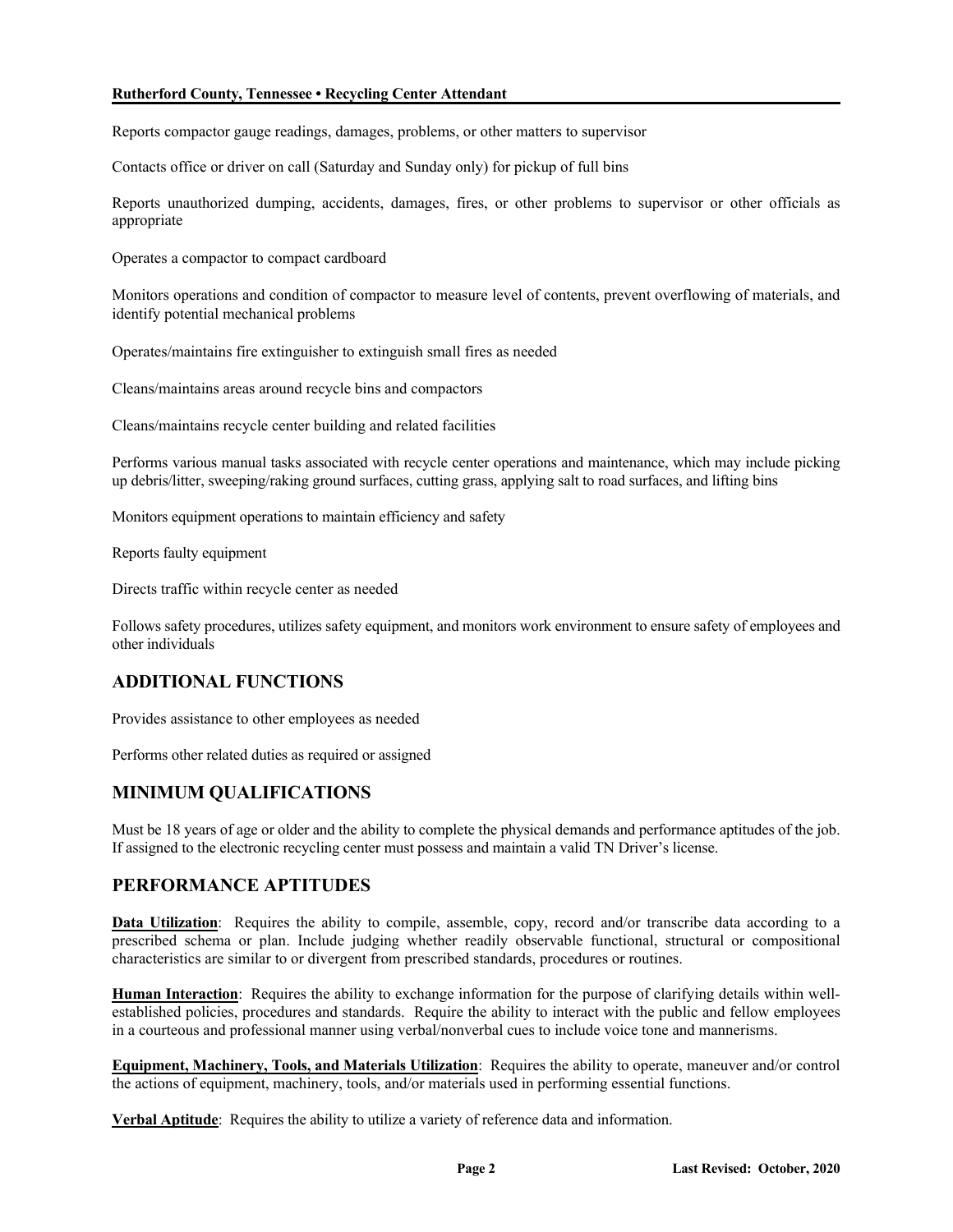**Mathematical Aptitude**: Requires the ability to perform addition, subtraction, multiplication, and division.

**Functional Reasoning**: Requires the ability to carry out instructions furnished in written, oral, or diagrammatic form. Involve semi-routine standardized work with some latitude for independent judgment concerning choices of action.

**Situational Reasoning**: Requires the ability to exercise judgment, decisiveness and creativity in situations involving evaluation of information against measurable or verifiable criteria.

## **ADA COMPLIANCE/PHYSICAL DEMANDS ANALYSIS**

**Physical Ability**: Tasks require the regular and, at times, sustained performance of moderately physically demanding work, typically involving some combination of climbing and balancing, stooping, kneeling, crouching, and crawling, and that may involve the lifting, carrying, pushing, and/or pulling of moderately heavy objects and materials (20-50 pounds).

**Sensory Requirements**: Some tasks require the ability to perceive and discriminate visual cues or signals. Some tasks require the ability to communicate orally.

**Environmental Factors**: Performance of essential functions may require exposure to adverse environmental conditions, such as dirt, dust, pollen, odors, wetness, humidity, rain, fumes, temperature extremes, machinery, traffic hazards, bright/dim light, toxic agents, disease, or pathogenic substances.

## **PHYSICAL DEMANDS ANALYSIS**

- **1. STANDING AND WALKING Tasks:** Monitoring center activity **Surface:** Smooth **Estimated Total Hours: 8 Maximum Continuous Time: 4**
- **2. SITTING**

**Tasks:** Very little **Estimated Total Hours:**  $1/2$  **Maximum Continuous Time: 30 minutes** 

### **3. LIFTING/CARRYING**

| Weight         | <b>Hourly</b> | Daily | Weekly | Monthly | <b>Never</b> |
|----------------|---------------|-------|--------|---------|--------------|
| $\leq 10$ lbs. |               |       |        |         |              |
| $11-25$ lbs.   | $\Lambda$     |       |        |         |              |
| 26-50 lbs.     |               |       |        |         |              |
| $51-75$ lbs.   |               |       | л      |         |              |
| 76-100 lbs.    |               |       |        | Х       |              |
| $>100$ lbs.    |               |       |        |         |              |

**4. PUSHING/PULLING Tasks:** Adjusting materials in containers **Objects:** Rake, broom, or shovel **Height of hands above floor during push:** 6 feet **Frequency:** Daily

#### **5. CLIMBING Tasks:** Climbing containers and ladder **Device:** Containers and ladder **Height:** 6 feet **Frequency:** Daily

#### **6. BENDING/SQUATTING/KNEELING**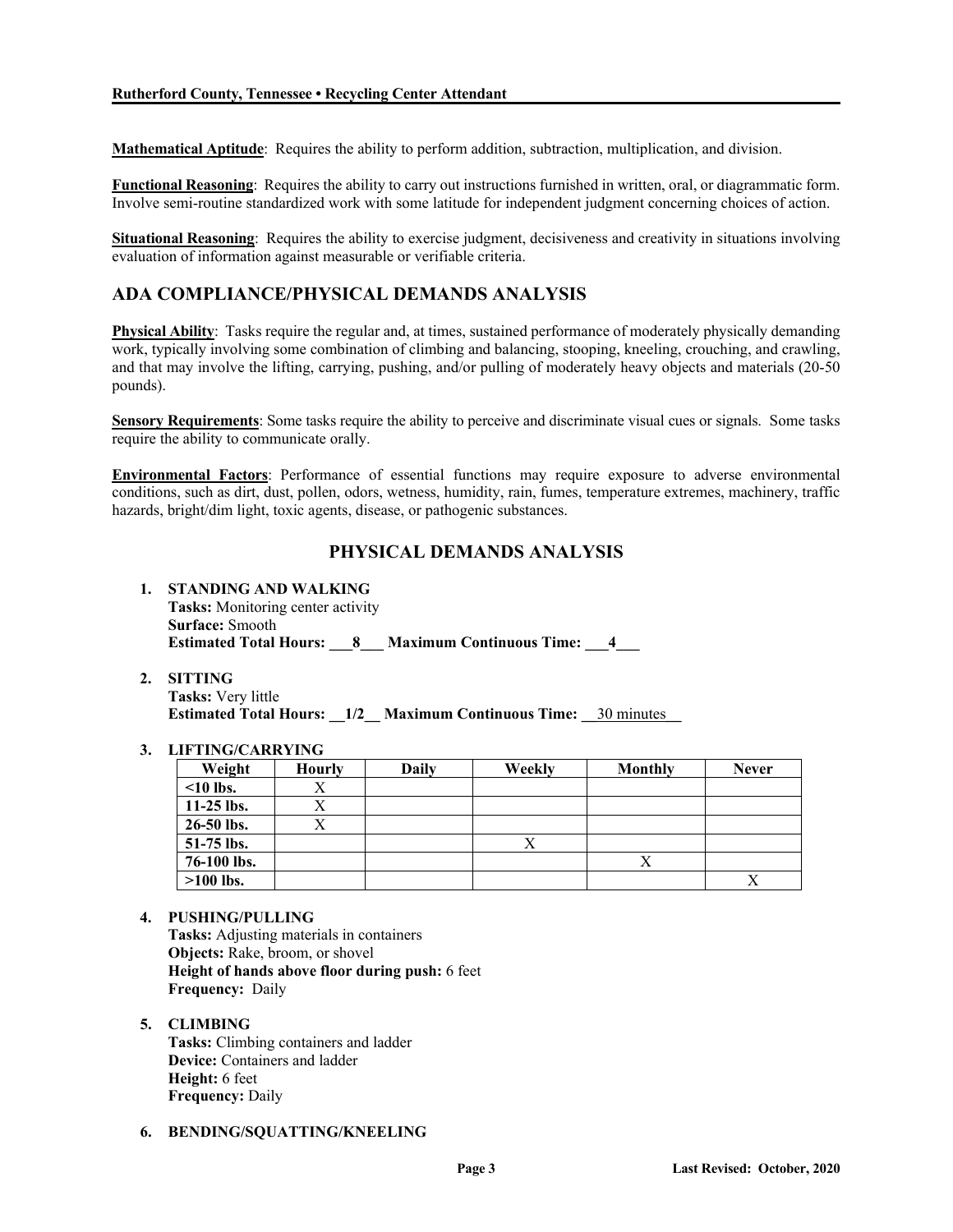**Tasks:** Picking up trash **Frequency:** Daily

**7. REACHING**

**Tasks:** Adjusting loads **Hands Used:** RIGHT LEFT **BOTH X**

| <b>Distance</b> | Direction | Frequency | <b>Duration</b> | Avg. Weight |
|-----------------|-----------|-----------|-----------------|-------------|
| $0 - 20$ "      | Both      | Hourlv    | minute          | 50 lbs.     |
| $21 - 36$       | Both      | Hourly    | minute          | 50 lbs.     |

### **8. WORK CONDITIONS**

| <b>Exposure to</b>                   | Yes | No |
|--------------------------------------|-----|----|
| <b>Hot Temperatures</b>              | X   |    |
| <b>Cold Temperatures</b>             | X   |    |
| <b>Sudden Changes in Temperature</b> | X   |    |
| <b>Noise</b>                         | X   |    |
| <b>Fumes</b>                         | X   |    |
| <b>Cramped Quarters</b>              | X   |    |
| <b>Cold Surfaces</b>                 | X   |    |
| <b>Hot Surfaces</b>                  | X   |    |
| <b>Sharp Edges</b>                   | X   |    |
| <b>Vibration</b>                     | X   |    |
| <b>Fluorescent Lighting</b>          | X   |    |
| <b>Computer Monitor Screen Glare</b> |     | X  |

| <b>Inside Building</b> |    | % of time   |
|------------------------|----|-------------|
| Outside                | 90 | $%$ of time |

### **9. OTHER JOB DEMANDS**

| <b>Does Job Require</b> | Yes | No |
|-------------------------|-----|----|
| Crawling                |     |    |
| Jumping                 |     |    |
| <b>Lying on Back</b>    |     |    |
| Lying on Stomach        |     |    |
| Twisting                |     |    |
| <b>Sweeping/Mopping</b> |     |    |
| <b>General Cleaning</b> |     |    |
| <b>Handling Trash</b>   |     |    |

#### **10. HAND USE**

| <b>Type of Use</b>                         | Yes | No | Frequency |
|--------------------------------------------|-----|----|-----------|
| <b>Keystrokes</b>                          |     |    |           |
| Grasp                                      |     |    | Hourly    |
| Fine Motor <i>i.e.</i> : writing, twisting |     |    | Hourly    |
| hands or wrist, etc.                       |     |    |           |